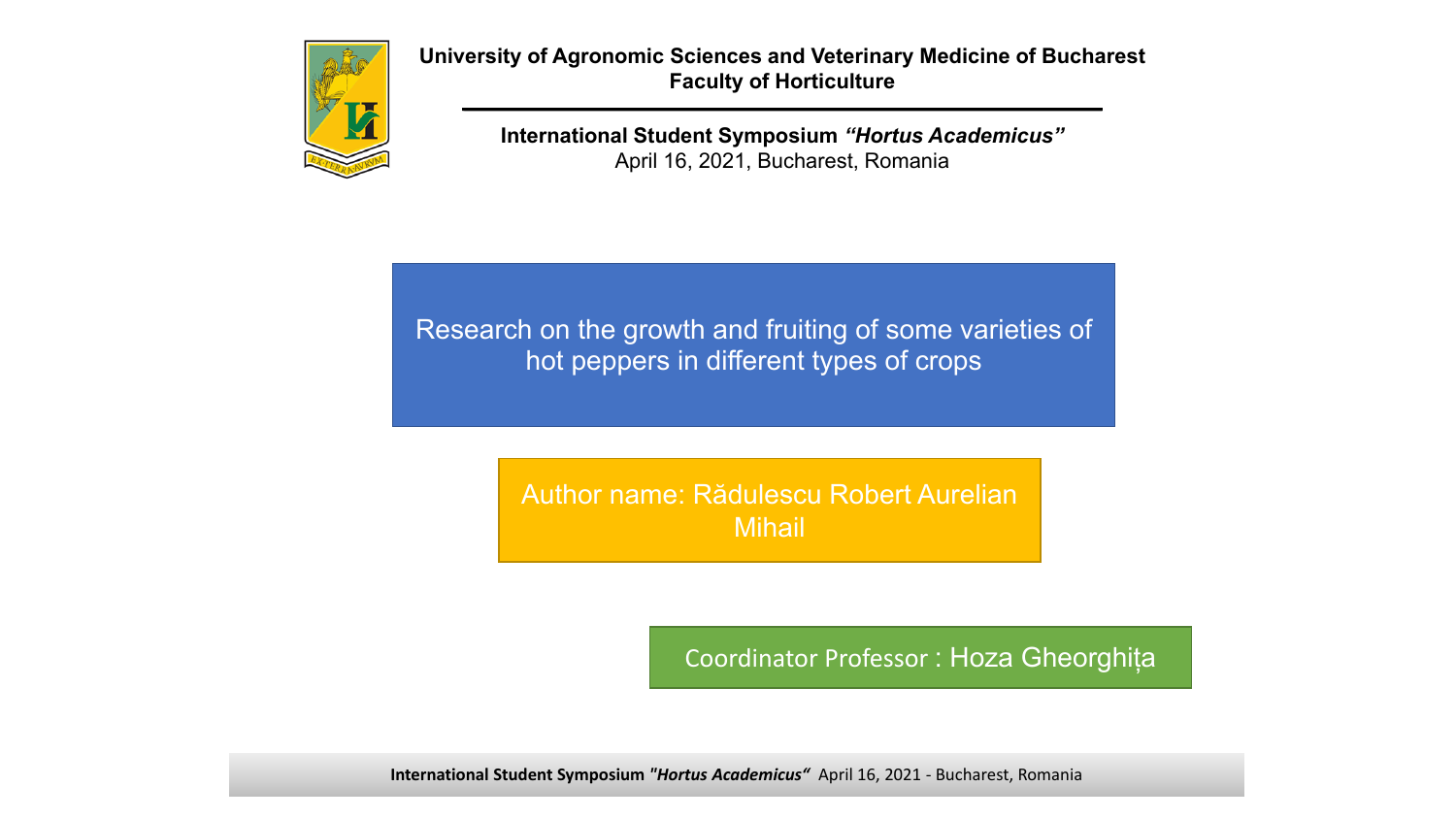### **Introduction**

The hot pepper, worldwide, is known for its high nutritional value, health benefits and medicinal properties. It is rich in vitamins and minerals, has antimicrobial and anticancer properties. Hot peppers have preventive and therapeutic properties for many conditions, such as various types of cancer, rheumatism, stiff joints, bronchitis and colds with coughs and headaches, arthritis, heart arrhythmias and many other conditions.

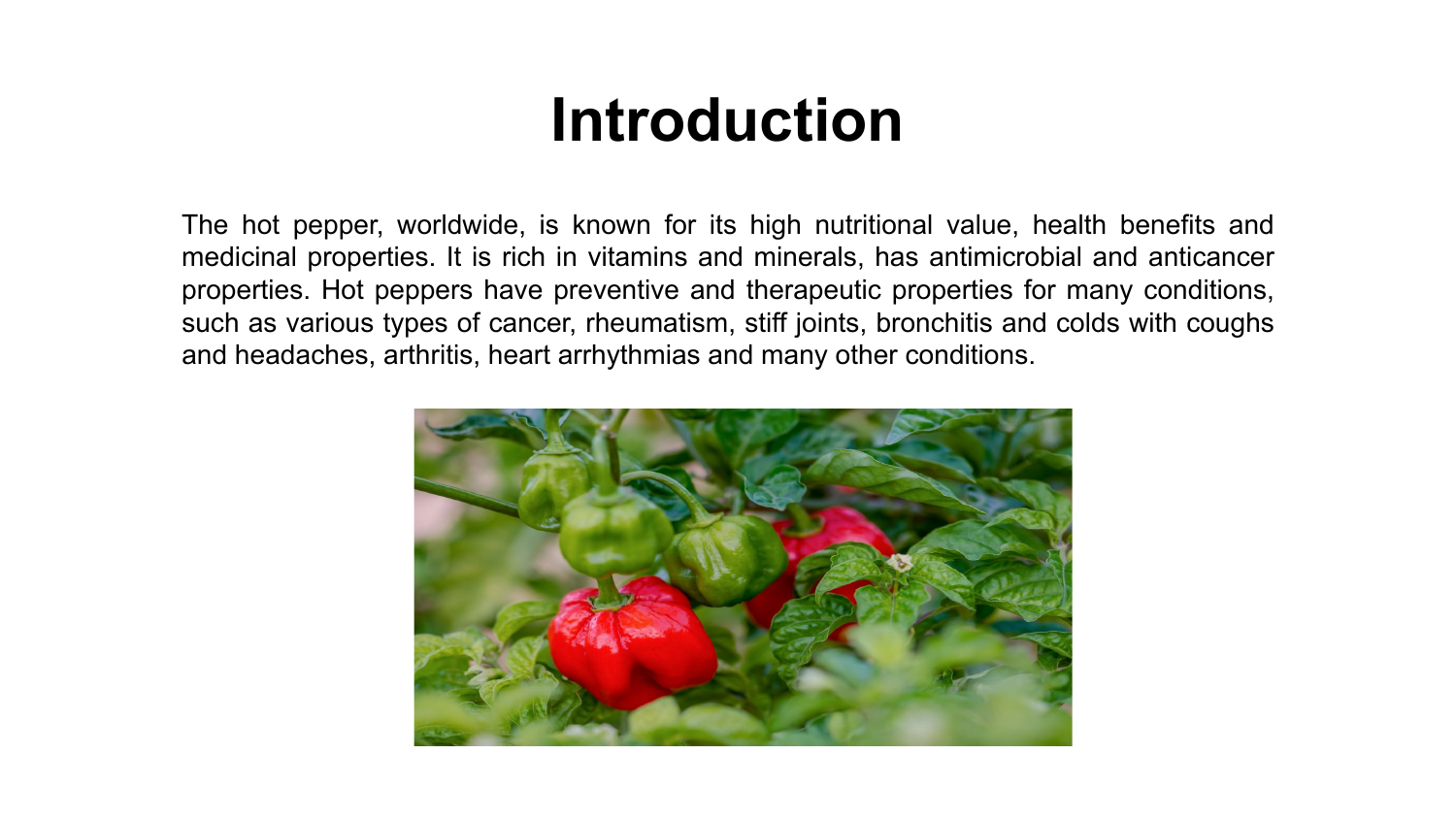### **Biological material**











C. annuum - Jalapeno C. chinense – Habanero Red C. baccatum – Aji Charapita C. frutescens – Cayenne L.S. C. pubescens - Rocoto

- Hot peppers are consumed every day by a quarter of the planet's population in countries around the globe. They are perennial shrubs belonging to the Capsicum family and were completely unknown to most of the world until Christopher Columbus made his way to the New World in 1492, but they were known to the people of their home areas.
- More than 25 species are known, but only 5 are cultivated worldwide: Capsicum annuum, Capsicum chinense, Capsicum frutescens, Capsicum baccatum and Capsicum pubescens, which are the subject of this study. They differ from each other by the color of the flowers and their number at the node, the color of the seeds, the shape and size of the fruit and, last but not least, the capsaicin content.
- Capsaicin is an alkaloid found in all species of hot peppers of the genus Capsicum and imprints the hot taste of pepper. Capsicum annuum (Jalapeno) has a capsaicin content of 373mg / kg, compared to Capsicum chinense (Habanero Red) which has a capsaicin content of 9097mg / kg (dry matter).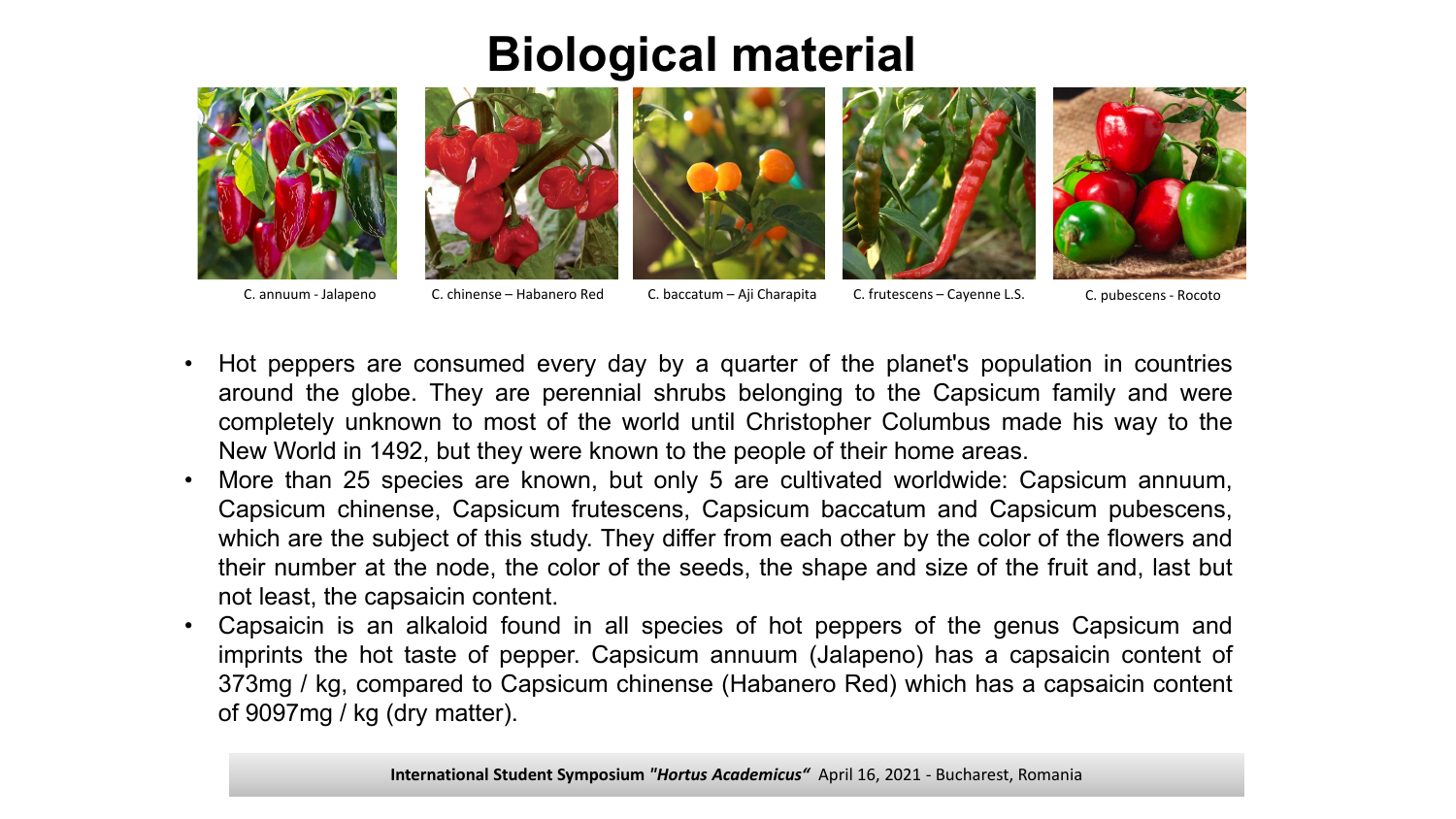## **Materials and methods**

- Research objectives:
- $\triangleright$  Knowledge of the biology of hot pepper species;
- $\triangleright$  Knowledge of the demands of hot pepper species against environmental factors;
- $\triangleright$  Knowledge of cultivation technology in relation to the biology of hot pepper species and environmental factors.

Location of the experience: Nucetu Village, Lupșanu Commune, Călărași County.

- Varieties studied in this experiment:
- Jalapeno Capsicum annuum
- Habanero Red Capsicum chinense
- Cayenne Long Slim Capsicum fructescens
- Aji Charapita Capsicum baccatum
- **≻ Rocoto Capsicum pubescens**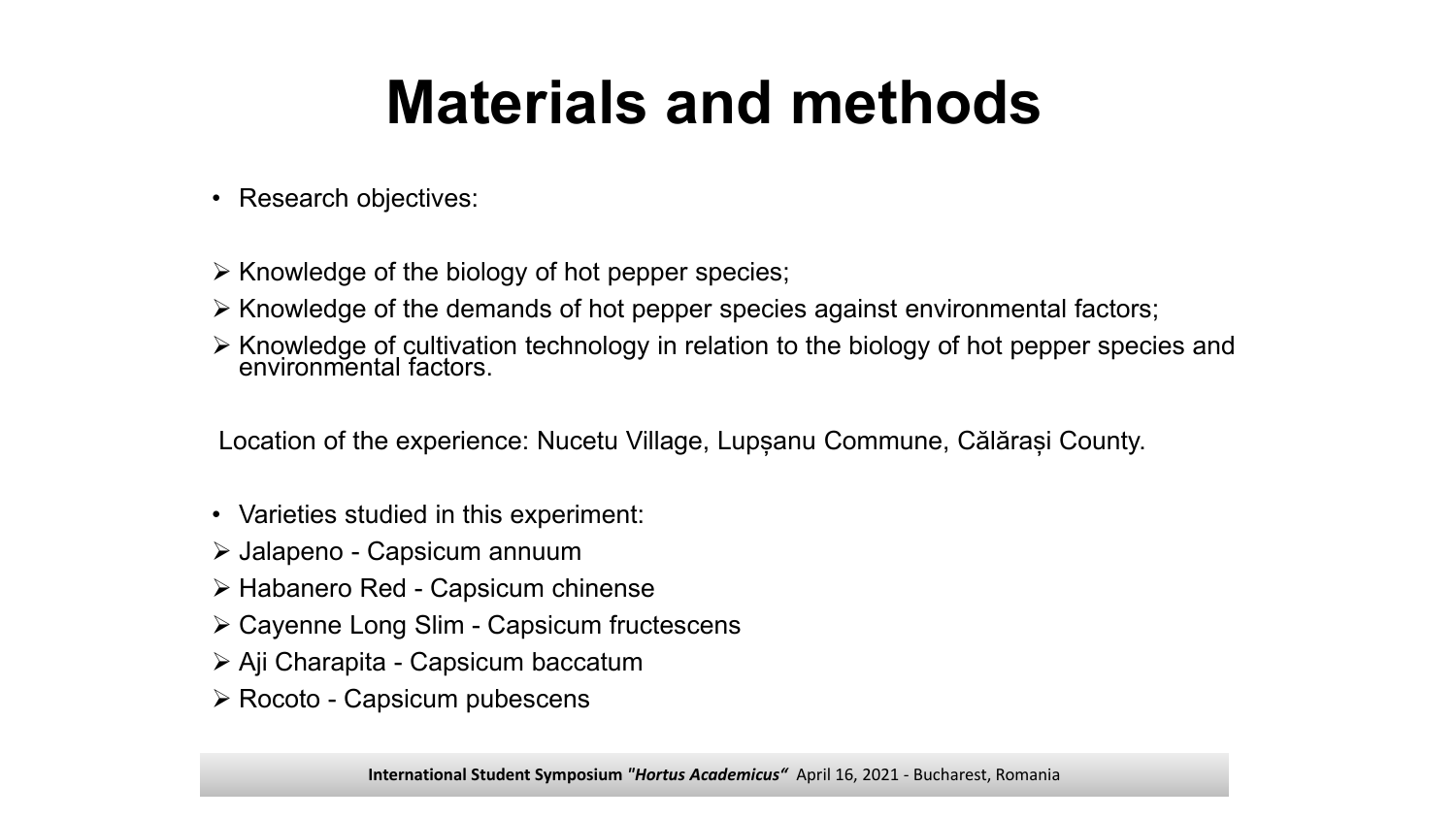# **Scheme of the experiment**

The experiment was of bifactorial type, in randomized blocks, with 2 variable factors respectively, the species / variety and the cultivation method (in soil and in pots of 7.5L Φ22). In the pots was used Kekkila DSM 3 W peat, special substrate for transplanting seedlings, sifted to a fine caliber of 0-6mm, with pH adjusted to 5.5 / 5.9, fertilized with fertilizer formula "starter" NPK 14-16-18 + ME.

The combination of the 2 factors resulted in 10 variants, two variants for each species / variety of hot pepper. Each variant had 3 repetitions, with 3 plants / repetition.

Experimental variants:

- V1 Capsicum annuum Jalapeno in soil
- V2 Capsicum annuum Jalapeno in pots
- V3 Capsicum chinense Habanero Red in soil
- V4 Capsicum chinense Habanero Red in pots
- V5 Capsicum frutescens Cayenne Long Slim in soil
- V6 Capsicum frutescens Cayenne Long Slim in pots
- V7 Capsicum baccatum Aji Charapita in soil
- V8 Capsicum baccatum Aji Charapita in pots
- V9 Capsicum pubescens Rocoto in the soil
- V10 Capsicum pubescens Rocoto in pots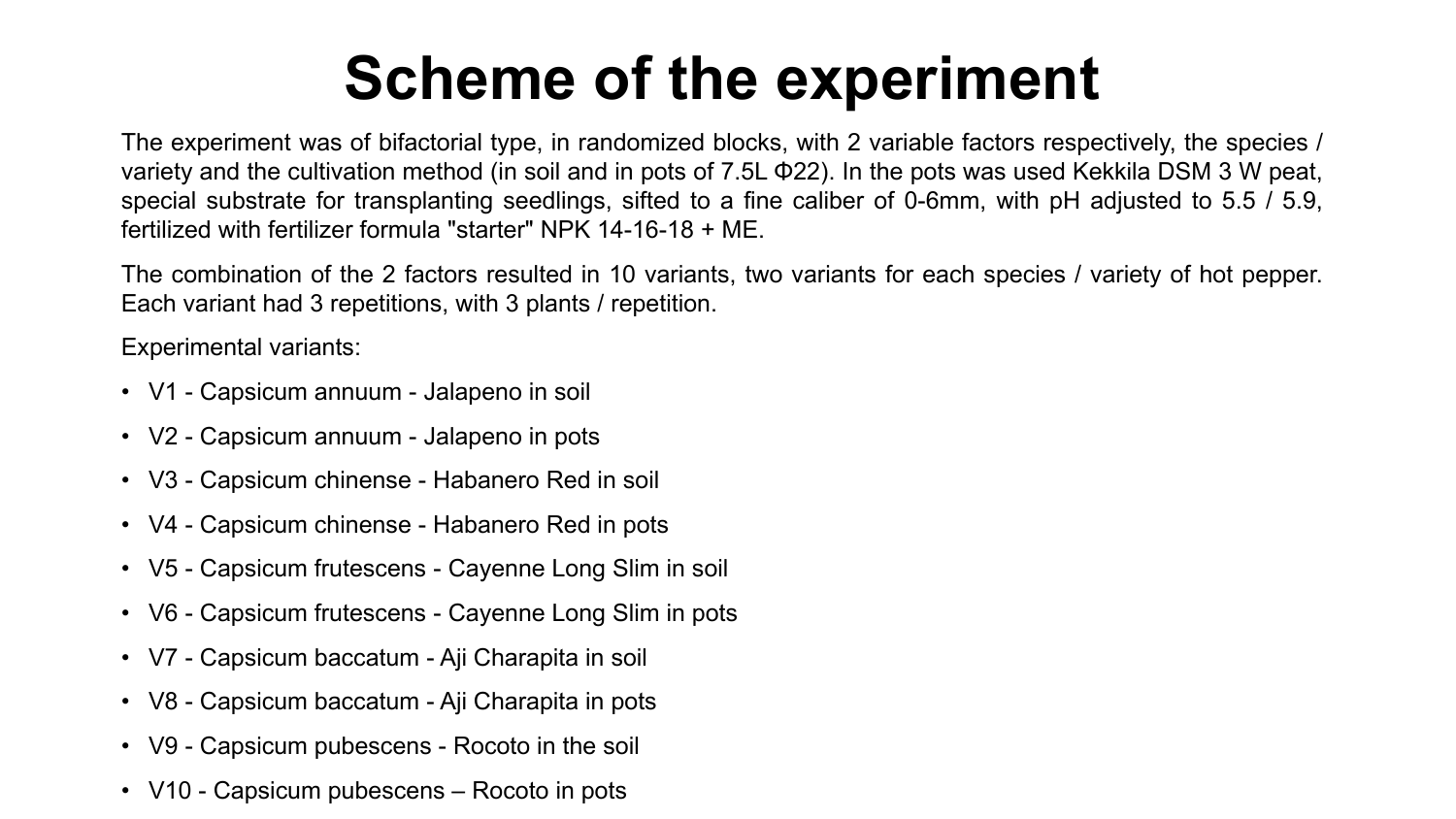### **Observations and measurements**

- Determination of germination time for each species;
- Seedling characteristics at planting;
- Plant height;
- Shrub diameter;
- The thickness of the plant stem;
- Number of shoots;
- Number of fruits harvested;
- Fruit weight;
- Production per plant;
- Morphological properties of
	- fruits.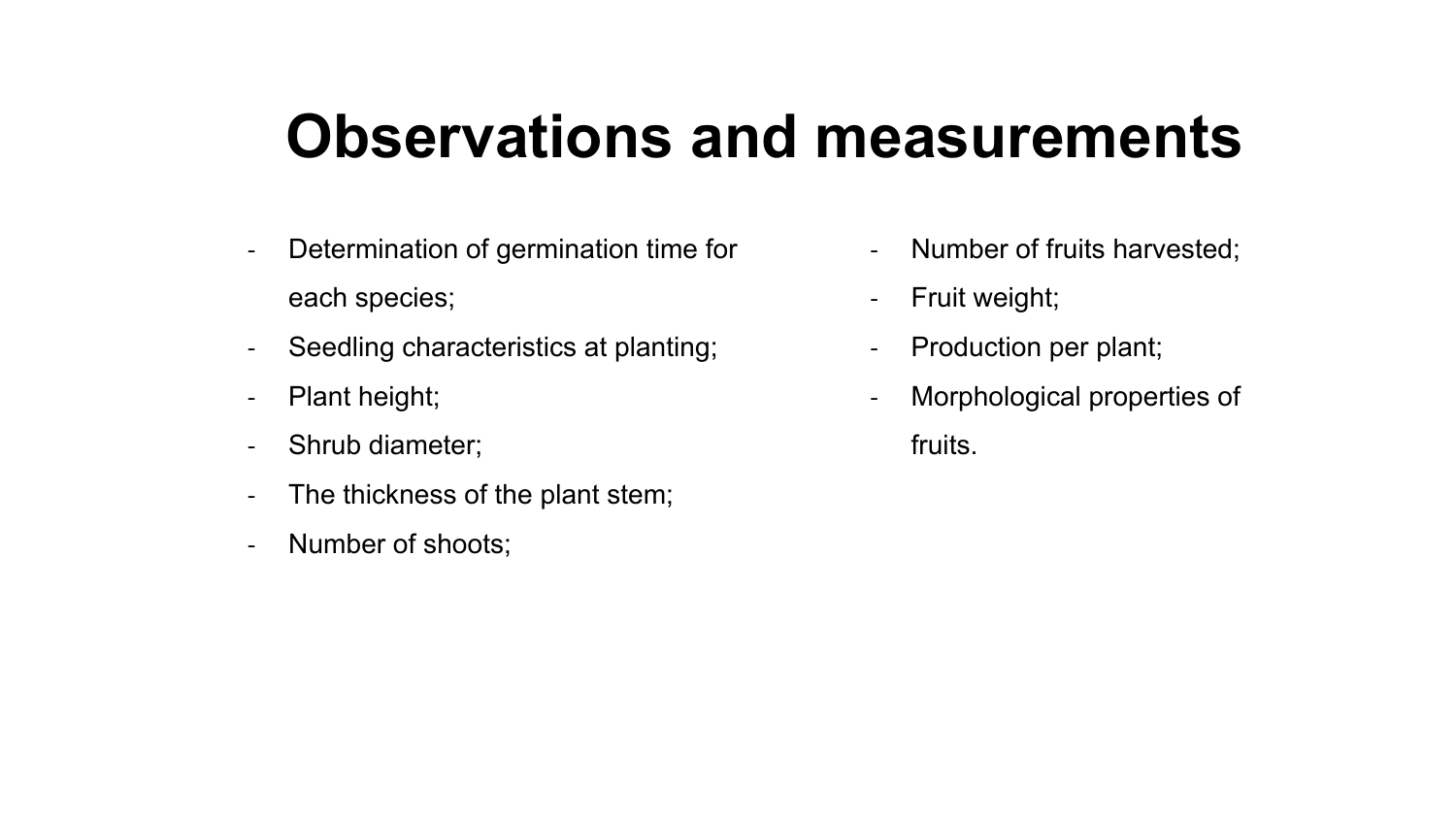# **Applied care work**

- Irrigation to maintain the reclaimed substrate through the pen drip system;
- Repeated breaking the grown shoots at the base, except for the varieties Aji Charapita, Rocoto and Cayenne Long Slim;
- Palisade in all varieties, both in pots and in the soil, except the variety Aji Charapita (Capsicum baccatum), because the stem is high and can not sustain itself;
- Pinch of Jalapeno (C. annuum), Cayenne Long Slim (C. frutescens)
- Ventilation through a system with 4 windows, two of which with automatic opening / closing, correlated with the evolution of climatic factors during the vegetation period.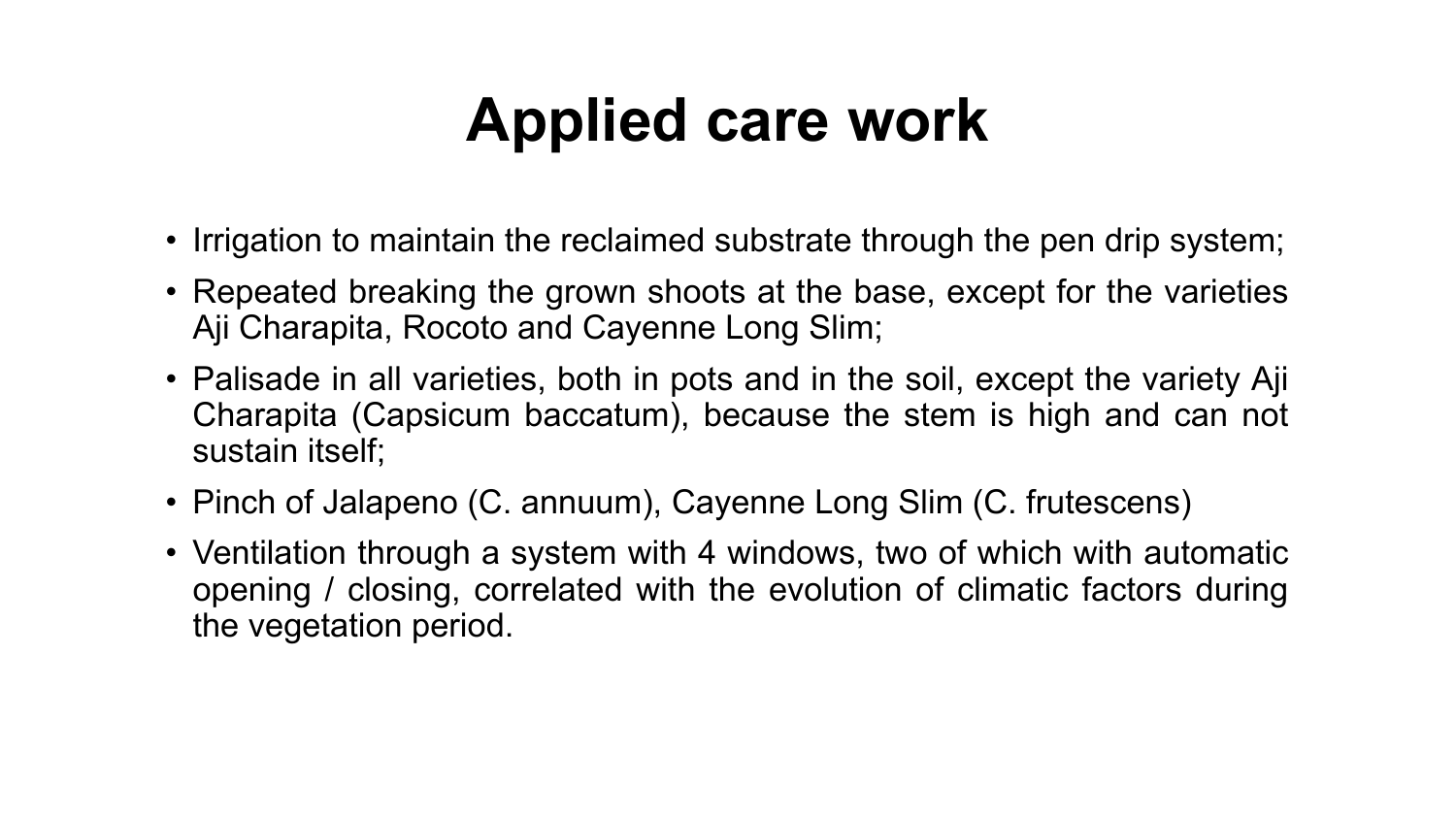The onset of germination of hot pepper seeds was recorded after a different number of days, depending on the species. In all hot pepper species, emergence occurred later than in Capsicum annuum, respectively after 12 days in Capsicum chinense and Capsicum frutescens, after 14 days in Capsicum baccatum and after 18 days in Capsicum pubescens, as shown in the the chart below.



#### **Beginning of seed germination (days)**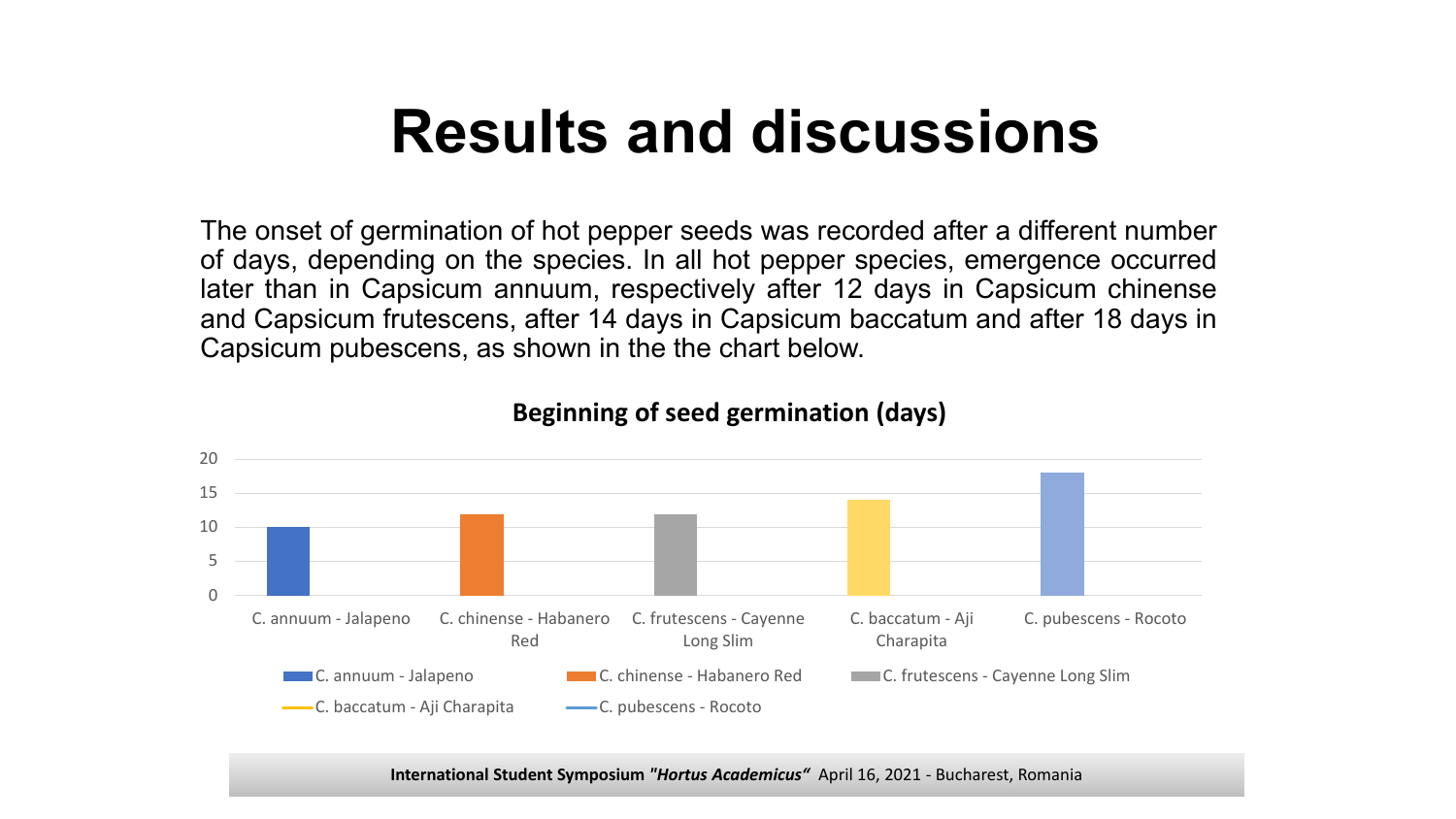#### **Biometric characteristics of seedlings at planting**

Analyzing the characteristics of seedlings at planting, there were differences between species / varieties, within the specific limits of pepper. The height of the plants varied between 10 cm in C. chinense and 23 cm in C. annuum, the plants with the largest thickness at the stem, respectively 7 mm, were obtained at C. pubescens, and the largest number of leaves at C. baccatum, respectively 20.

| <b>Jalapeno</b><br>(C. annuum) |                             | <b>Habanero Red</b><br>(C. chinense) |                 | <b>Cayenne Long Slim (C.</b><br>frutescens) |                         |                    | Aji Charapita<br>(C. baccatum) |                            |                 | Rocoto<br>(C. pubescens)    |                            |                    |                             |                              |
|--------------------------------|-----------------------------|--------------------------------------|-----------------|---------------------------------------------|-------------------------|--------------------|--------------------------------|----------------------------|-----------------|-----------------------------|----------------------------|--------------------|-----------------------------|------------------------------|
| Seedling height                | stem<br>of the<br>Thickness | of leaves<br>number<br>The           | Seedling height | stem<br>of the<br>Thickness                 | of leaves<br>The number | height<br>Seedling | stem<br>of the<br>Thickness    | of leaves<br>number<br>The | Seedling height | stem<br>of the<br>Thickness | of leaves<br>number<br>The | height<br>Seedling | stem<br>of the<br>Thickness | of leaves<br>number<br>The i |
| 23<br>cm                       | 6<br>mm                     | 8                                    | 10<br>cm        | 3<br>mm                                     | 8                       | 25<br>cm           | 5<br>mm                        | 10                         | 15<br>cm        | 3<br>mm                     | 20                         | 20<br>cm           | 7<br>mm                     | 12                           |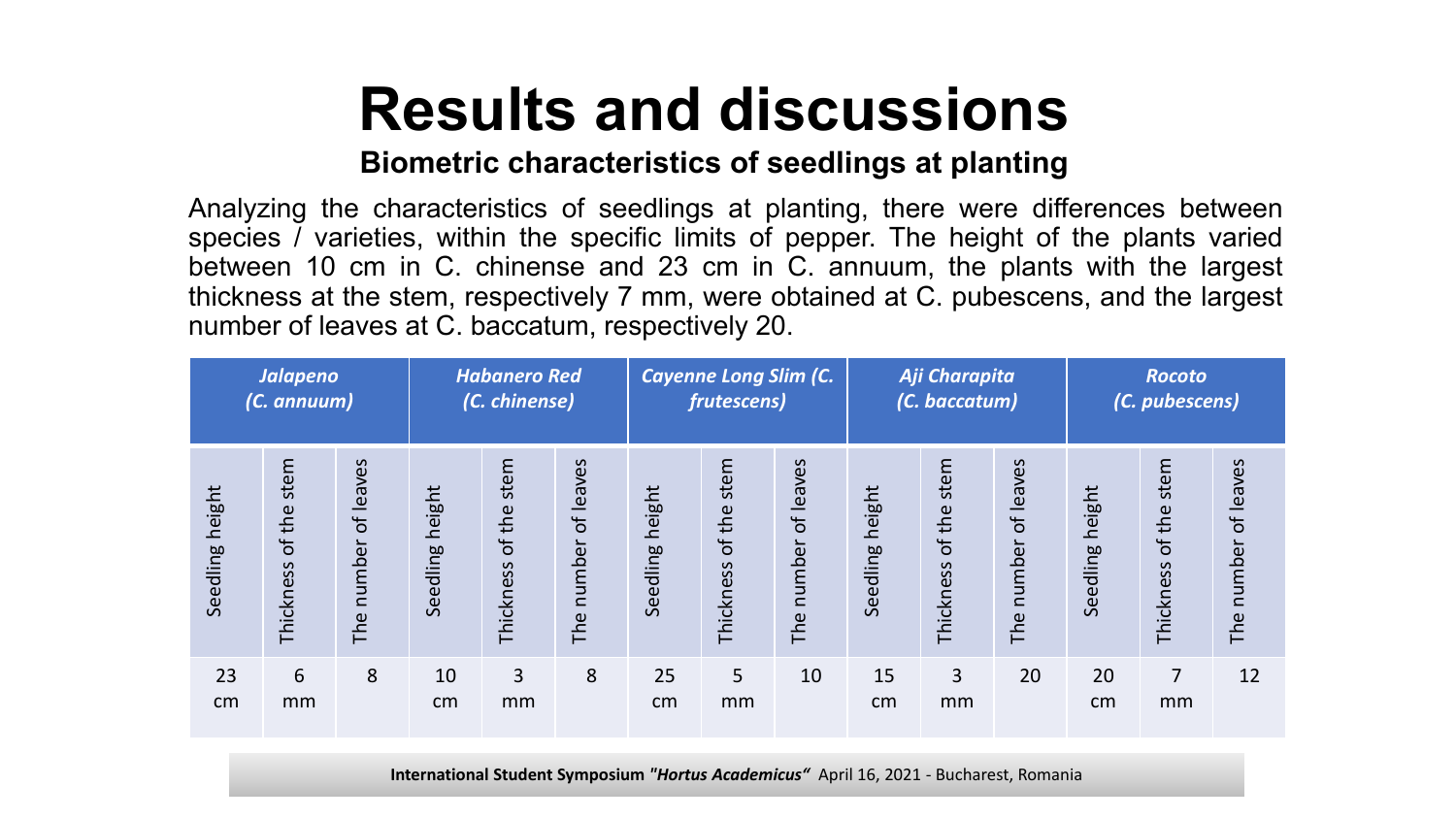#### **Biometric characteristics of hot pepper plants**

The hot pepper studied reacted differently not only from the point of view of the species / variety, but also from the point of view of the cultivation method. The most vigorous plants were obtained in soil cultivation compared to pot culture, the plants reaching 155 cm in Japaleno, 175 cm in Cayenne Long Slim and 210 cm in Rocoto, Aji Charapita having the lowest height, respectively 75 cm. In potted crops the height of the plants was 15-20 cm lower than in the soil, except for the Rocoto variety where the difference was 105 cm. The thickness of the stem at the bottom and the diameter of the bush were close between the plants grown in the ground and in pots, as well as the number of shoots, except for the Japaleno variety which formed with 10 more shoots in pots than in soil.

|                                         | <b>Jalapeno</b><br>(C. annuum) |     | <b>Habanero Red</b><br>(C. chinense) |     | <b>Cayenne Long Slim</b><br>(C. frutescens) |     | Aji Charapita<br>(C. baccatum) |                | <b>Rocoto</b><br>(C. pubescens) |     |
|-----------------------------------------|--------------------------------|-----|--------------------------------------|-----|---------------------------------------------|-----|--------------------------------|----------------|---------------------------------|-----|
| <b>Type of culture</b>                  | <b>Ghiveci</b>                 | Sol | <b>Ghiveci</b>                       | Sol | <b>Ghiveci</b>                              | Sol | <b>Ghiveci</b>                 | Sol            | <b>Ghiveci</b>                  | Sol |
| Plant height (cm)                       | 125                            | 155 | 105                                  | 120 | 125                                         | 175 | 55                             | 75             | 105                             | 210 |
| Shoots (no.)                            | 34                             | 24  | 12                                   | 14  | 32                                          | 38  | $\overline{3}$                 | $\overline{3}$ | 14                              | 16  |
| <b>Stem thickness at</b><br>bottom (mm) | 17                             | 22  | 16                                   | 18  | 14                                          | 18  | $\overline{7}$                 | 8              | 15                              | 19  |
| <b>Shrub diameter (cm)</b>              | 78                             | 70  | 75                                   | 75  | 70                                          | 77  | 60                             | 80             | 65                              | 65  |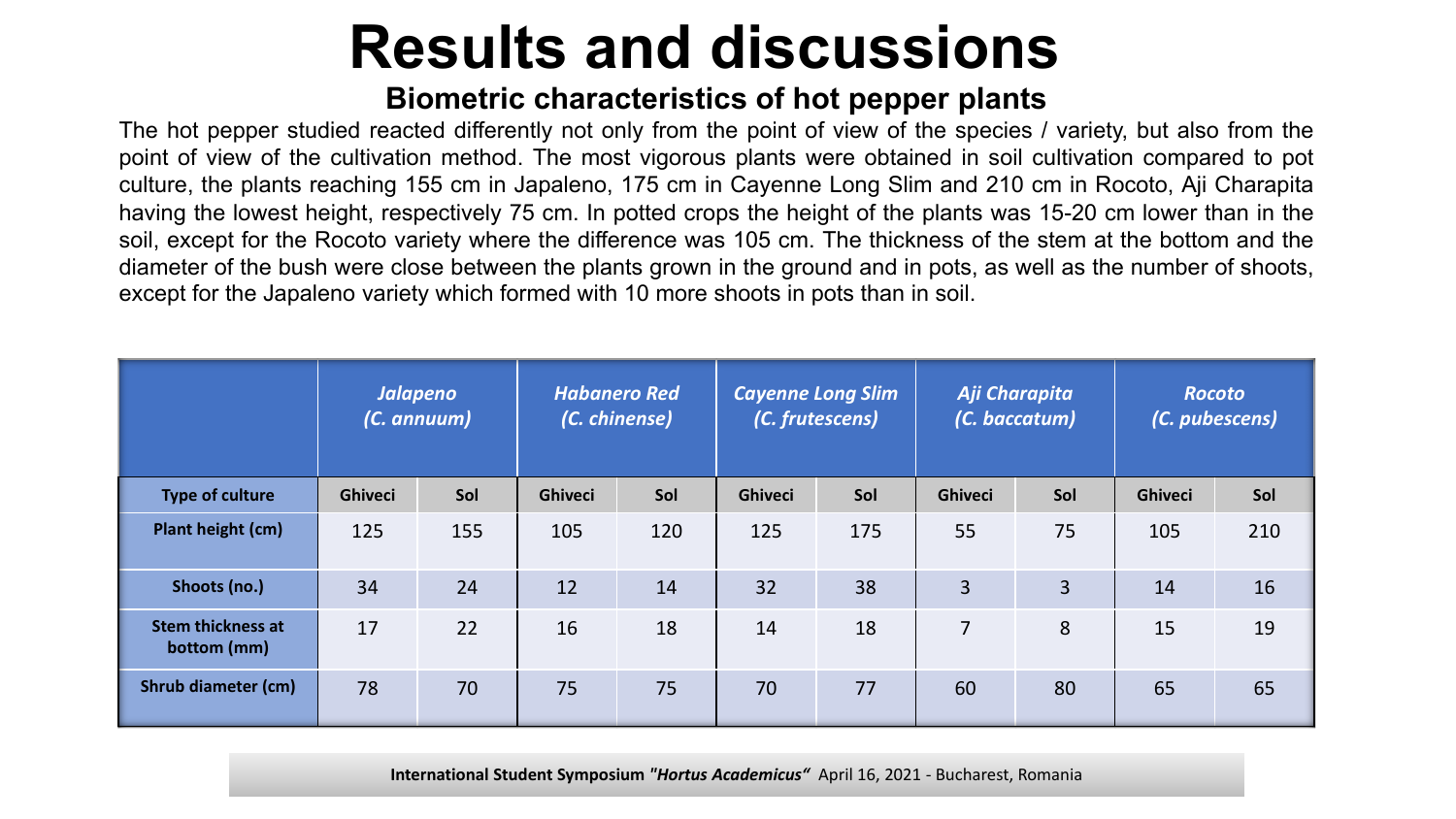#### **Production capacity of some hot pepper varieties**

The study of the productive behavior of the species / varieties of hot peppers, cultivated in the soil and in the pots, showed that they were more productive in the pots than in the soil, being better controlled the irrigation and fertilization of the plants. The average weight of the fruits varied greatly with the species / variety, but in potted plants the fruits were slightly higher in all species, except for the Habanero Red variety where the same average weight of the fruits was recorded in pots and on the ground. Also, the highest production was also obtained in potted plants, keeping the differences between the studied hot pepper species. Rocoto did not bear fruit in pots, and in the soil the fruits of this variety did not ripen. The vegetation period of the Rocoto variety is too long to be grown in a solarium in Romania, and for soil cultivation it is recommended to use larger pots, given the size reached by the plants.

|                                      | <b>Jalapeno</b><br>(C. annuum) |        | <b>Habanero Red</b><br>(C. chinense) |        | <b>Cayenne Long Slim</b><br>(C. frutescens) |        | Aji Charapita<br>(C. baccatum) |       | <b>Rocoto</b><br>(C. pubescens) |      |
|--------------------------------------|--------------------------------|--------|--------------------------------------|--------|---------------------------------------------|--------|--------------------------------|-------|---------------------------------|------|
| Type of culture                      | <b>Pots</b>                    | Soil   | <b>Pots</b>                          | Soil   | <b>Pots</b>                                 | Soil   | <b>Pots</b>                    | Soil  | <b>Pots</b>                     | Soil |
| Harvested fruits (pcs /<br>9 plants) | 482                            | 528    | 373                                  | 220    | 689                                         | 455    | 767                            | 566   | $\hbox{--}$                     | 381  |
| Total weight $(g / 9)$<br>plants)    | 7876                           | 5933   | 3408                                 | 2010   | 2793                                        | 1792   | 126                            | 102   | $\blacksquare$                  | 5220 |
| Average weight / fruit<br>(g)        | 16,34                          | 11,23  | 9,13                                 | 9,13   | 4,05                                        | 3,93   | 0,16                           | 0,18  | $\overline{\phantom{0}}$        | 13,7 |
| Nr. fruits / plant                   | 53,5                           | 58,6   | 41,4                                 | 24,4   | 76,5                                        | 50,5   | 85,2                           | 62,8  | $\overline{\phantom{0}}$        | 42,3 |
| Average production /<br>plant(g)     | 875,11                         | 659,22 | 378,66                               | 223,33 | 310,33                                      | 199,11 | 14                             | 11,33 | $\overline{\phantom{a}}$        | 580  |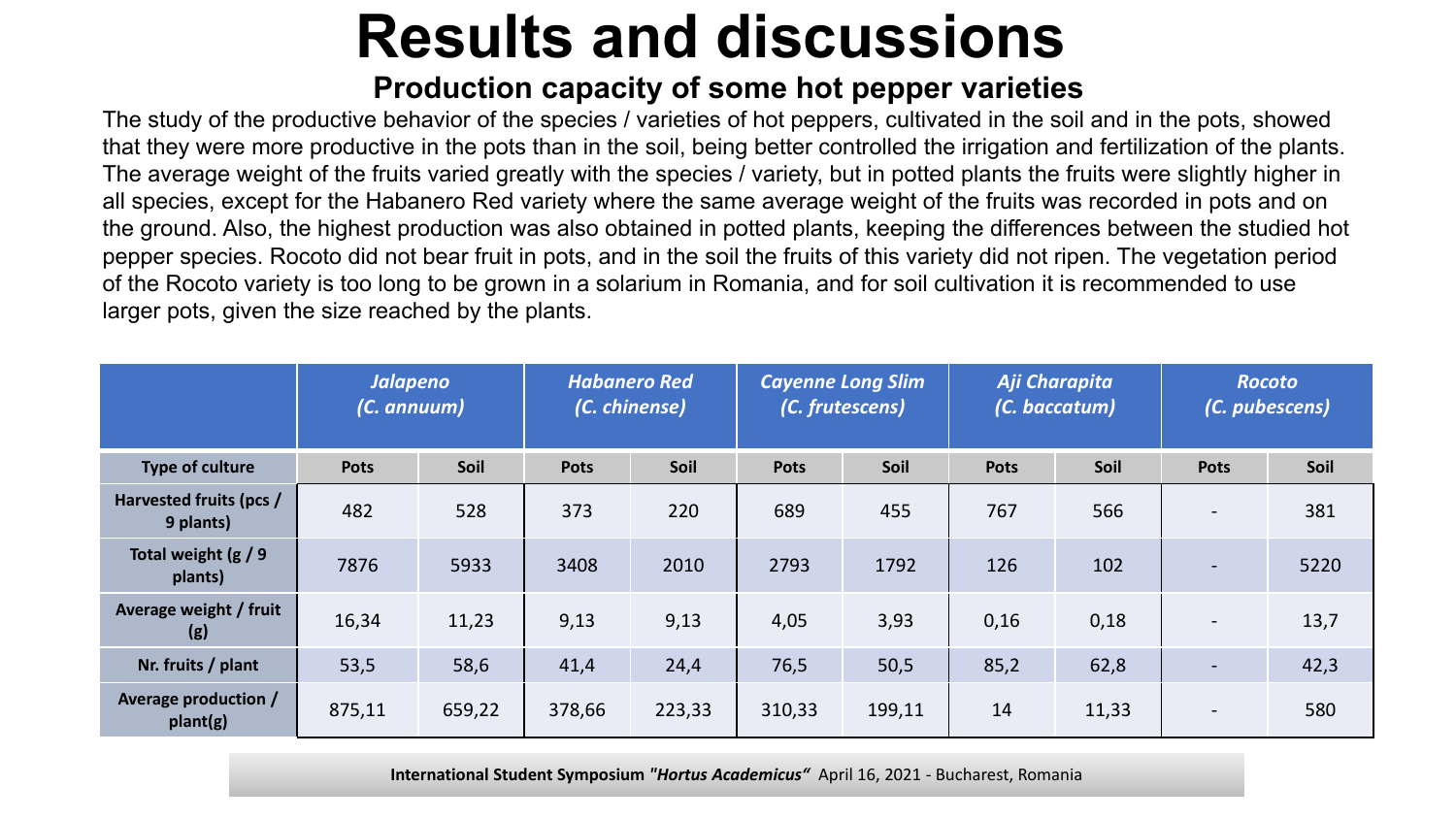#### **Morphological properties of fruits**

The hot pepper fruits had different characteristics, because they come from different species, but they were also slightly influenced by the cultivation method. Hot peppers grown in pots form fruits slightly larger than in the soil, but their color is not influenced at all by the method of cultivation, being the same in both modes of cultivation. Rocoto, being with a long vegetation period, did not form fruit except in the soil.

|                                                   |                          |                          | <b>Cultivated in pots</b>       |                          | <b>Cultivated in soil</b> |                      |                          |                |  |  |
|---------------------------------------------------|--------------------------|--------------------------|---------------------------------|--------------------------|---------------------------|----------------------|--------------------------|----------------|--|--|
| Variety /<br><b>Species</b>                       | Length<br>(cm)           | Width (cm)               | <b>Average</b><br>weight<br>(g) | Color                    | Length (cm)               | <b>Width</b><br>(cm) | Average<br>weight<br>(g) | Color          |  |  |
| <b>Jalapeno</b><br>(Capsicum annuum)              | 7,8                      | 1,9                      | 16,34                           | Bright red               | 6,2                       | 2,2                  | 11,23                    | Bright red     |  |  |
| <b>Cayenne Long Slim</b><br>(Capsicum frutescens) | 14,8                     | 1,3                      | 4,05                            | Bright red               | 13,1                      | 1,1                  | 3,93                     | Bright red     |  |  |
| Habanero red<br>(Capsicum chinense)               | 4,2                      | 3,3                      | 9,13                            | Bright red               | 4,1                       | 3,3                  | 9,13                     | Bright red     |  |  |
| Aji Charapita<br>(Capsicum baccatum)              | 1,1                      | 0,9                      | 0,16                            | Orange                   | 1,3                       | 1,1                  | 0,18                     | Orange         |  |  |
| <b>Rocoto</b><br>(Capsicum pubescens)             | $\overline{\phantom{a}}$ | $\overline{\phantom{0}}$ | $\overline{\phantom{a}}$        | $\overline{\phantom{a}}$ | 5                         | $\overline{4}$       | 13,7                     | Green (unripe) |  |  |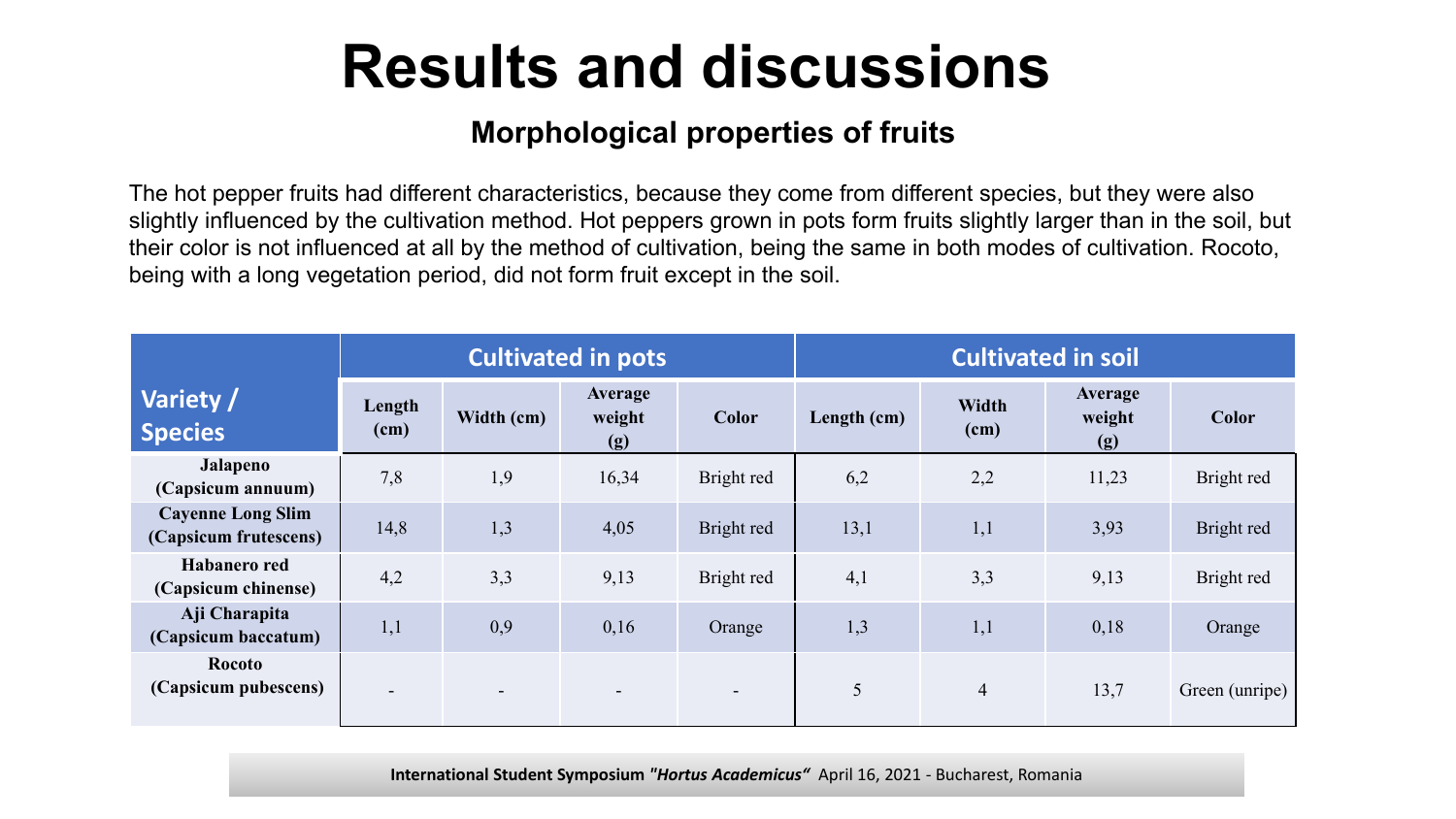# **Conclusions and recommendations**

- Following the research carried out with the 5 species of hot peppers, it appears that all species of hot peppers can be grown both in pots and directly in the soil.
- Very few pests were observed in the experiment, so hot peppers can be successfully grown organically.
- Potted plants can be grown as perennials, for the Rocoto variety (Capsicum pubescens) being even recommended.